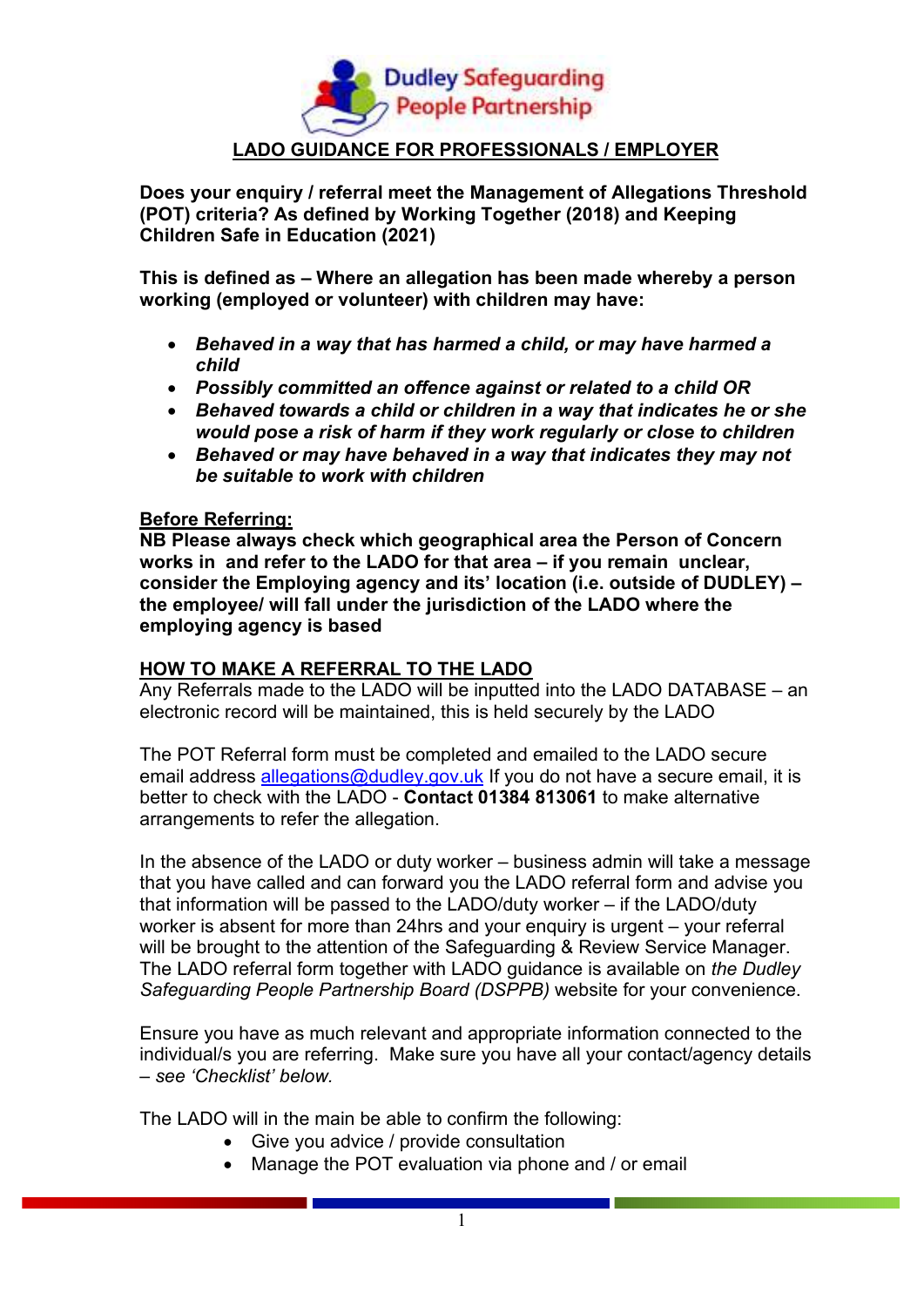

- Progress to a Position of Trust Professional Meeting (face to face meeting) if this is deemed necessary
- Ensure matters subject to the Management of Allegations evaluation process or/and a Position of Trust Meeting has an outcome that is clearly conveyed and recorded

NB – the person referring the employee **must be a Manager & have Designated Responsibilities for Management of Staff** (they must have **Decision making responsibility for employees** and/or management of service)

# **CHECKLIST:**

**Referrer's details: Your name, address, phone number, email address, telephone number and your post - are you Ofsted registered? Details in respect of Person of concern:** 

- Name, addresses, telephone number, dob, ethnicity, employment history, when was their last DBS check done, is it an enhanced check, their position within agency, professional conduct/capability issues (past and present), training including safeguarding training to date and so forth
- The Person of concern's family details including any children, their names, dobs, addresses, parental responsibility (PR), partner's details (all where possible) – clarity regarding relationships
- Other agency involvement contact details
- If you have an locum/agency worker please ensure you have and can provide the address, phone number, contact name of the Employment agency
- Human Resources contact person's name and details have they been spoken – what action has been taken e.g. suspension, refrain from duties; restriction on duties, dismissal?

## **The Allegation/Concerns:**

- What happened, we must have the **date of the incident/allegation**, where, when, who and how questions
- What are the actual allegations/what happened
- When did it/they take place, where and what happened
- How did the information come to your attention
- Who are the other professionals involved who are aware of these concerns?
- Who are the victims? The child/young person's full details i.e. dob, address, ethnicity, who has parental responsibility (PR)
- What have they said?
- What actions have been taken by your agency?
- Are the parent/s aware? Complaint being made? Who else knows?
- Have you advised parents of the options and/or your actions
- What discussions have you had with your Human Resources Dept.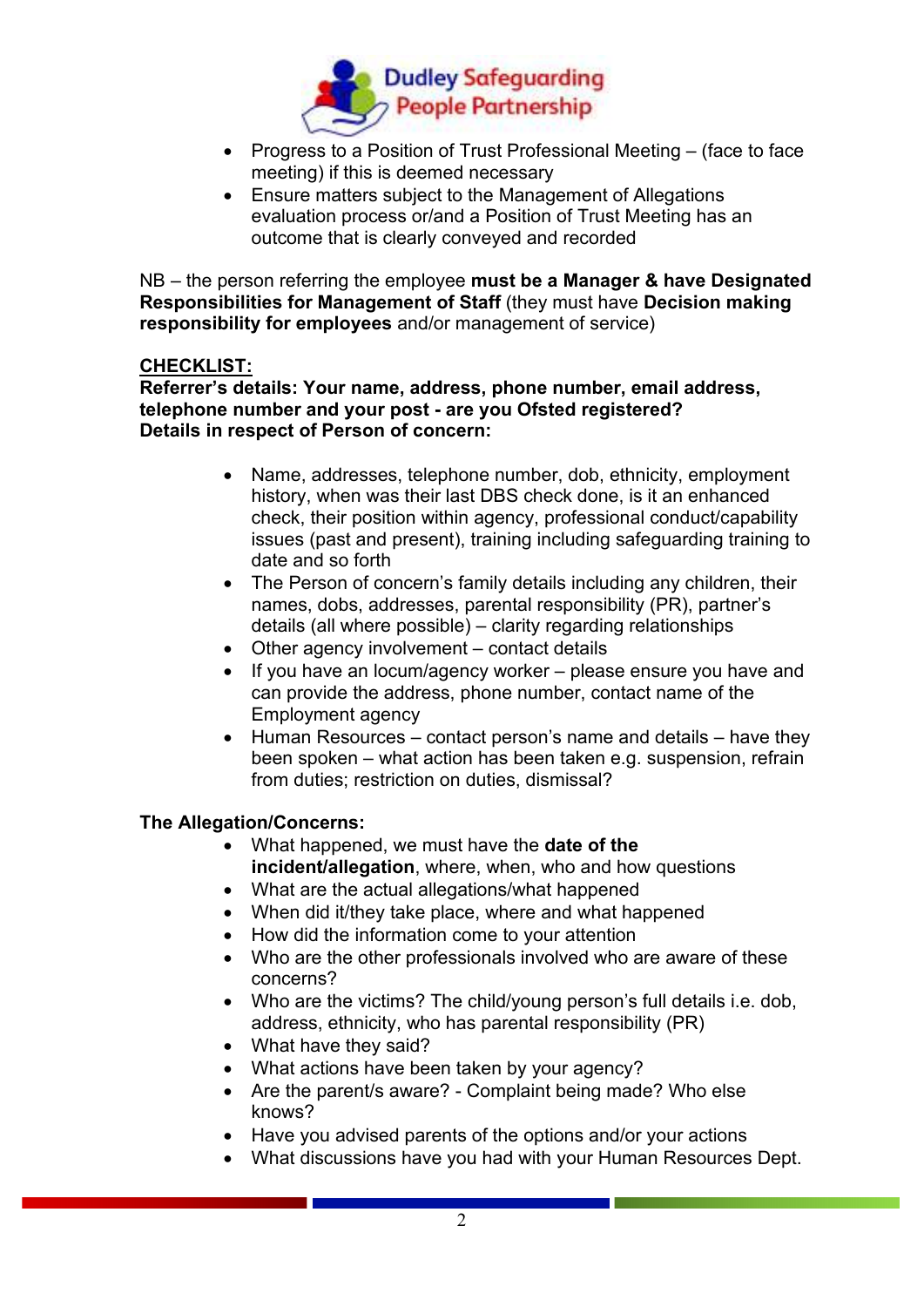

- What advice have HR provided you
- What discussion, if any\*, has taken place with the Person in a POT? – How did they respond? *The employer should ensure the person who the allegation/concern is raised, is informed of the allegation and given the opportunity to comment, in addition that they may be subject to a POT meeting, apart from where doing so might affect any potential criminal investigation, the matter is already subject to police investigation and/or it is not safe to do so*
- What has been achieved/outcomes prior to making a referral to the LADO
- Have you consulted with the LADO prior to making the referral?
- Have you checked the person subject to the Management of Allegations Process (POT) has been provided with a leaflet explaining the process (a copy of this can be found on the Dudley Safeguarding People Partnership Board (DSPPB) Website for convenience

# *Checklist continued – Do's and Don'ts*

Do submit the MARF to the MASH team (Children Services) if you have clear allegations about/made by a child

Do consult with your Safeguarding Lead or MASH colleagues to check if the MASH threshold has been met

Do record who you spoke to, date and time regarding your referral e.g. submission of MARF – what was the response

Do liaise with your HR services regarding the actions you need to take in respect of your employee/volunteer

Do not let your referral drift – you must ring and check the progress and seek an outcome

Do not ask victims or witnesses to provide statements or ask for their signatures Do ask the alleged victim or person making the allegation basic questions -

*What happened?* 

*Where and when/time?* 

*Who else was present?* 

*Who the Person of Concern (i.e. alleged perpetrator) is and/or establishment may be?* 

*Is there a visible injury? Does the child need medical attention? The actions your service has taken or will take And anything that might be helpful* 

Do write down what is said– keep an accurate record and maintain them securely Do not take photographs of any injuries

Do follow the your Safeguarding procedures and refer to WTSC 2018 & KCSI 2021

Do provide advice to the parents if they are aware of the allegations or they have brought the concerns to you e.g.:

You have taken their concerns seriously

What would the parent/s like you to do: some options could be:

You may need to make a referral to MASH

Does the parent want to go to the police?